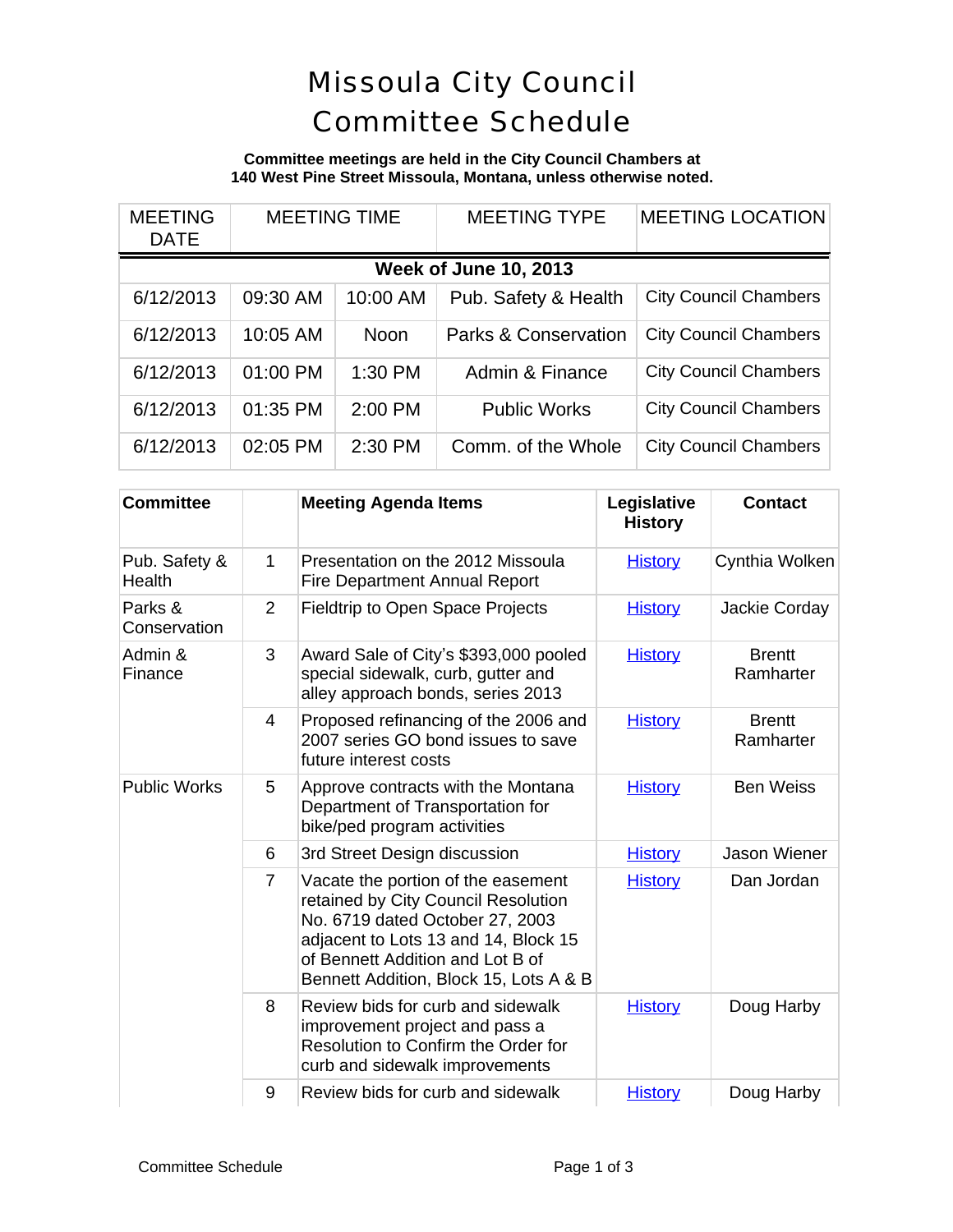### Missoula City Council Committee Schedule

### **Committee meetings are held in the City Council Chambers at 140 West Pine Street Missoula, Montana, unless otherwise noted.**

|                       |    | improvement project, award bid to<br>lowest responsible bidder and<br>authorize return of bid bonds. |                |                |
|-----------------------|----|------------------------------------------------------------------------------------------------------|----------------|----------------|
| Comm. of the<br>Whole | 10 | Discussion of Artspace                                                                               | <b>History</b> | Caitlin Copple |

*The following items have been referred to City Council committees, but the committees will not discuss them in the coming week:*

| <b>Committee</b>        |                | <b>Held Meeting Agenda Items</b>                                                                                                                                                                    | Legislative<br><b>History</b> | <b>Contact</b>        |
|-------------------------|----------------|-----------------------------------------------------------------------------------------------------------------------------------------------------------------------------------------------------|-------------------------------|-----------------------|
| Admin &<br>Finance      | 1              | Discussion of Remote Attendance or<br><b>Proxy Voting</b>                                                                                                                                           | <b>History</b>                | <b>Caitlin Copple</b> |
|                         | 2              | Journal vouchers                                                                                                                                                                                    | <b>History</b>                |                       |
|                         | 3              | Budget transfers.                                                                                                                                                                                   | <b>History</b>                |                       |
|                         | 4              | Disposition of surplus City land.                                                                                                                                                                   | <b>History</b>                | Nancy Harte           |
|                         | 5              | <b>Whistle Blower Policy</b>                                                                                                                                                                        | <b>History</b>                | <b>Adam Hertz</b>     |
| Parks &<br>Conservation | 6              | Discuss the City's strategy to complete<br>a boundary survey of Greenough Park.                                                                                                                     | <b>History</b>                | Dave<br>Strohmaier    |
|                         | $\overline{7}$ | Agreement for lighting the Madison St.<br>Pedestrian Bridge                                                                                                                                         | <b>History</b>                | Donna Gaukler         |
| Comm. of the<br>Whole   | 8              | Joint meeting of the Mayor, City<br>Council and County Commission; a<br>facilitated quarterly OPG review as<br>directed in the Interlocal Agreement.                                                | <b>History</b>                | Mayor Engen           |
|                         | 9              | Propose the City Council be a member<br>unit of the Missoula Chamber of<br>Commerce.                                                                                                                | <b>History</b>                | <b>Dick Haines</b>    |
|                         | 10             | Update on Urban Renewal District III<br>(URD III)                                                                                                                                                   | <b>History</b>                | <b>Caitlin Copple</b> |
|                         | 11             | <b>Updates from Council representatives</b><br>on the Health Board, Community<br>Forum, Transportation Policy<br>Coordinating Committee, other boards<br>and commissions as necessary.<br>(Ongoing) | <b>History</b>                | Ongoing               |
| Land Use &<br>Planning  | 12             | Annexation, (see separate list at City<br>Clerk's Office for pending annexations)                                                                                                                   | <b>History</b>                |                       |